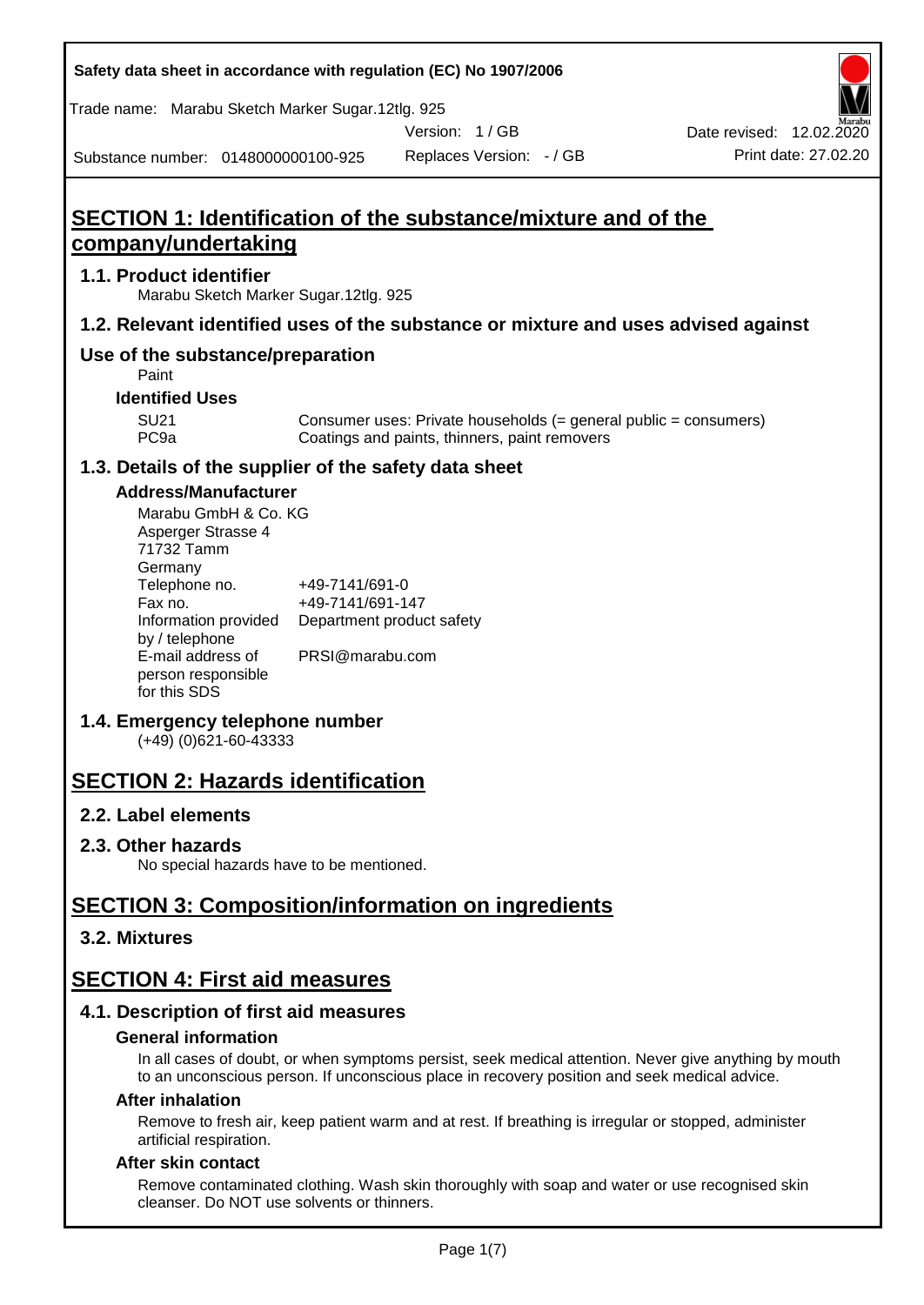#### **Safety data sheet in accordance with regulation (EC) No 1907/2006**

Trade name: Marabu Sketch Marker Sugar.12tlg. 925

Version: 1 / GB

Substance number: 0148000000100-925

Replaces Version: - / GB Print date: 27.02.20 Date revised: 12.02.2020

#### **After eye contact**

Remove contact lenses, irrigate copiously with clean, fresh water, holding the eyelids apart for at least 10 minutes and seek immediate medical advice.

#### **After ingestion**

If accidentally swallowed rinse the mouth with plenty of water (only if the person is conscious) and obtain immediate medical attention. Keep at rest. Do NOT induce vomiting.

**4.2. Most important symptoms and effects, both acute and delayed** Until now no symptoms known so far.

#### **4.3. Indication of any immediate medical attention and special treatment needed Hints for the physician / treatment**

Treat symptomatically

## **SECTION 5: Firefighting measures**

#### **5.1. Extinguishing media**

#### **Suitable extinguishing media**

Recommended: alcohol resistant foam, CO2, powders, water spray/mist, Not be used for safety reasons: water jet

#### **5.2. Special hazards arising from the substance or mixture**

Fire will produce dense black smoke. Exposure to decomposition products may cause a health hazard. Appropriate breathing apparatus may be required.

#### **5.3. Advice for firefighters**

#### **Special protective equipment for fire-fighting**

Cool closed containers exposed to fire with water. Do not allow run-off from fire fighting to enter drains or water courses.

## **SECTION 6: Accidental release measures**

#### **6.1. Personal precautions, protective equipment and emergency procedures**

Exclude sources of ignition and ventilate the area. Avoid breathing vapours. Refer to protective measures listed in Sections 7 and 8.

#### **6.2. Environmental precautions**

Do not allow to enter drains or waterways. If the product contaminates lakes, rivers or sewage, inform appropriate authorities in accordance with local regulations.

#### **6.3. Methods and material for containment and cleaning up**

Contain and collect spillage with non-combustible absorbent materials, e.g. sand, earth, vermiculite, diatomaceous earth and place in container for disposal according to local regulations (see section 13). Clean preferably with a detergent - avoid use of solvents.

#### **6.4. Reference to other sections**

Information regarding Safe handling, see Section 7. Information regarding personal protective measures, see Section 8. Information regarding waste disposal, see Section 13.

## **SECTION 7: Handling and storage**

### **7.1. Precautions for safe handling**

#### **Advice on safe handling**

Prevent the creation of flammable or explosive concentrations of vapour in air and avoid vapour concentration higher than the occupational exposure limits. In addition, the product should only be used in areas from which all naked lights and other sources of ignition have been excluded. Electrical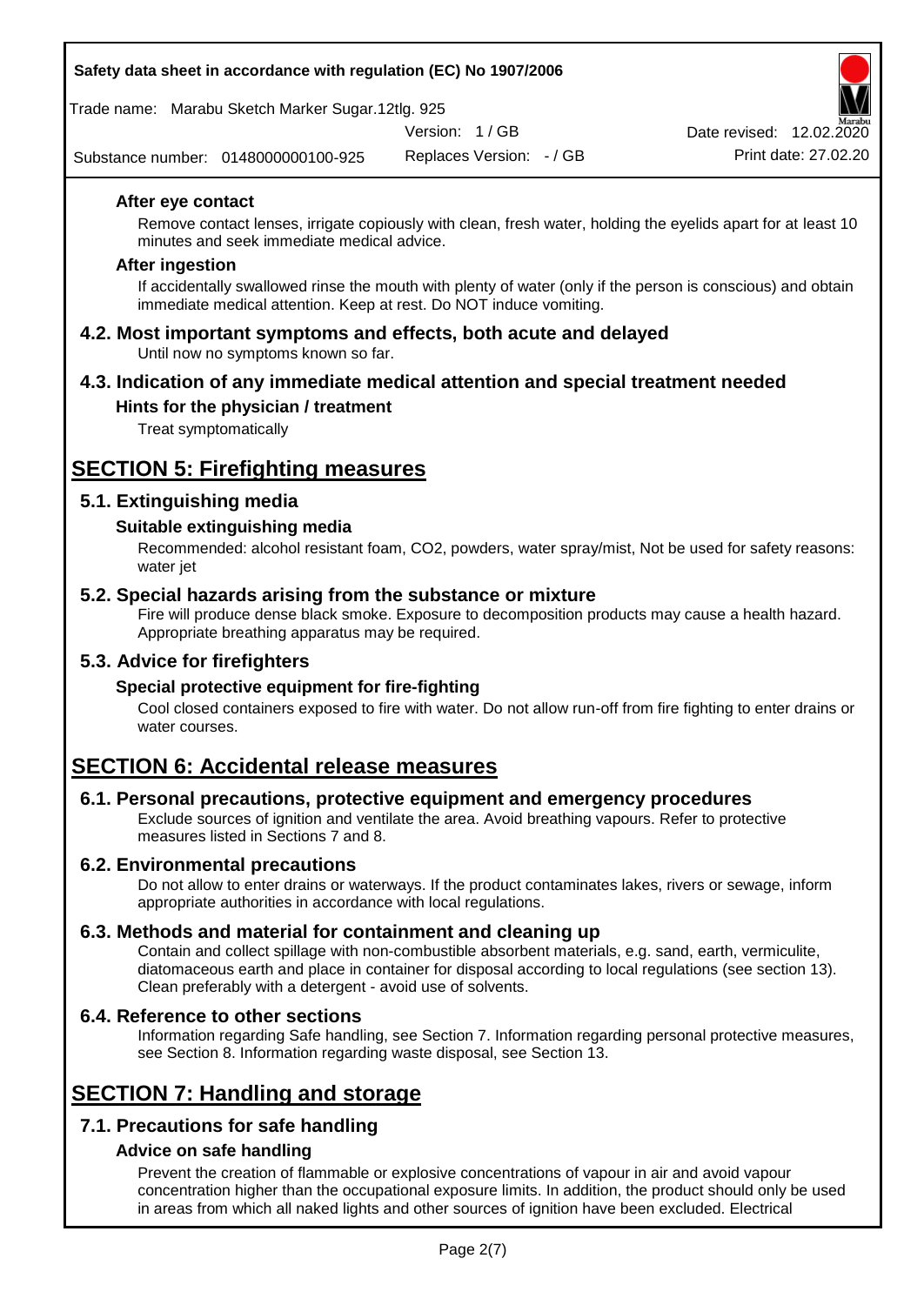| Safety data sheet in accordance with regulation (EC) No 1907/2006 |                                                                                                                                                                                                                                                                                                                                                                                                                                                                                                                                                                                                                                                                                                                                                                                                                                                                                                                                                                                                                                  |                                   |                          |                          |  |
|-------------------------------------------------------------------|----------------------------------------------------------------------------------------------------------------------------------------------------------------------------------------------------------------------------------------------------------------------------------------------------------------------------------------------------------------------------------------------------------------------------------------------------------------------------------------------------------------------------------------------------------------------------------------------------------------------------------------------------------------------------------------------------------------------------------------------------------------------------------------------------------------------------------------------------------------------------------------------------------------------------------------------------------------------------------------------------------------------------------|-----------------------------------|--------------------------|--------------------------|--|
| Trade name: Marabu Sketch Marker Sugar.12tlg. 925                 |                                                                                                                                                                                                                                                                                                                                                                                                                                                                                                                                                                                                                                                                                                                                                                                                                                                                                                                                                                                                                                  |                                   |                          |                          |  |
|                                                                   |                                                                                                                                                                                                                                                                                                                                                                                                                                                                                                                                                                                                                                                                                                                                                                                                                                                                                                                                                                                                                                  | Version: 1/GB                     |                          | Date revised: 12.02.2020 |  |
| Substance number: 0148000000100-925                               |                                                                                                                                                                                                                                                                                                                                                                                                                                                                                                                                                                                                                                                                                                                                                                                                                                                                                                                                                                                                                                  |                                   | Replaces Version: - / GB | Print date: 27.02.20     |  |
| air.                                                              | equipment should be protected to the appropriate standard. Mixture may charge electrostatically: always<br>use earthing leads when transferring from one container to another. Operators should wear anti-static<br>footwear and clothing and floors should be of the conducting type. Isolate from sources of heat, sparks<br>and open flame. No sparking tools should be used. Avoid skin and eye contact. Avoid the inhalation of<br>particulates and spray mist arising from the application of this mixture. Smoking, eating and drinking shall<br>be prohibited in application area. For personal protection see Section 8. Never use pressure to empty:<br>container is not a pressure vessel. Always keep in containers of same material as the original one.<br>Comply with the health and safety at work laws. Do not allow to enter drains or water courses.<br>Advice on protection against fire and explosion<br>Vapours are heavier than air and may spread along floors. Vapours may form explosive mixtures with |                                   |                          |                          |  |
| <b>Classification of fires</b><br>Temperature class               | Classification of fires / temperature class / Ignition group / Dust explosion class<br>T <sub>2</sub>                                                                                                                                                                                                                                                                                                                                                                                                                                                                                                                                                                                                                                                                                                                                                                                                                                                                                                                            | B (Combustible liquid substances) |                          |                          |  |
| 7.2. Conditions for safe storage, including any incompatibilities |                                                                                                                                                                                                                                                                                                                                                                                                                                                                                                                                                                                                                                                                                                                                                                                                                                                                                                                                                                                                                                  |                                   |                          |                          |  |
|                                                                   | Requirements for storage rooms and vessels                                                                                                                                                                                                                                                                                                                                                                                                                                                                                                                                                                                                                                                                                                                                                                                                                                                                                                                                                                                       |                                   |                          |                          |  |
|                                                                   | Electrical installations/working materials must comply with the local applied technological safety<br>standards. Storage rooms in which filling operations take place must have a conducting floor. Store in<br>accordance with national regulation                                                                                                                                                                                                                                                                                                                                                                                                                                                                                                                                                                                                                                                                                                                                                                              |                                   |                          |                          |  |
| Hints on storage assembly                                         |                                                                                                                                                                                                                                                                                                                                                                                                                                                                                                                                                                                                                                                                                                                                                                                                                                                                                                                                                                                                                                  |                                   |                          |                          |  |
|                                                                   | Store away from oxidising agents, from strongly alkaline and strongly acid materials.                                                                                                                                                                                                                                                                                                                                                                                                                                                                                                                                                                                                                                                                                                                                                                                                                                                                                                                                            |                                   |                          |                          |  |
|                                                                   | Further information on storage conditions                                                                                                                                                                                                                                                                                                                                                                                                                                                                                                                                                                                                                                                                                                                                                                                                                                                                                                                                                                                        |                                   |                          |                          |  |
|                                                                   | Observe label precautions. Store between 15 and 30 °C in a dry, well ventilated place away from<br>sources of heat and direct sunlight. Keep container tightly closed. Keep away from sources of ignition.<br>No smoking. Prevent unauthorised access. Containers which are opened must be carefully resealed and<br>kept upright to prevent leakage.                                                                                                                                                                                                                                                                                                                                                                                                                                                                                                                                                                                                                                                                            |                                   |                          |                          |  |
| 7.3. Specific end use(s)<br>Paint                                 |                                                                                                                                                                                                                                                                                                                                                                                                                                                                                                                                                                                                                                                                                                                                                                                                                                                                                                                                                                                                                                  |                                   |                          |                          |  |
| <b>SECTION 8: Exposure controls/personal protection</b>           |                                                                                                                                                                                                                                                                                                                                                                                                                                                                                                                                                                                                                                                                                                                                                                                                                                                                                                                                                                                                                                  |                                   |                          |                          |  |
| 8.2. Exposure controls                                            |                                                                                                                                                                                                                                                                                                                                                                                                                                                                                                                                                                                                                                                                                                                                                                                                                                                                                                                                                                                                                                  |                                   |                          |                          |  |
| <b>Exposure controls</b>                                          |                                                                                                                                                                                                                                                                                                                                                                                                                                                                                                                                                                                                                                                                                                                                                                                                                                                                                                                                                                                                                                  |                                   |                          |                          |  |
|                                                                   | Provide adequate ventilation. Where reasonably practicable this should be achieved by the use of local<br>exhaust ventilation and good general extraction. If these are not sufficient to maintain concentrations of<br>particulates and solvent vapour below the OEL, suitable respiratory protection must be worn.                                                                                                                                                                                                                                                                                                                                                                                                                                                                                                                                                                                                                                                                                                             |                                   |                          |                          |  |
| <b>Respiratory protection</b>                                     |                                                                                                                                                                                                                                                                                                                                                                                                                                                                                                                                                                                                                                                                                                                                                                                                                                                                                                                                                                                                                                  |                                   |                          |                          |  |
|                                                                   | If workers are exposed to concentrations above the exposure limit they must use appropriate, certified<br>respirators. Full mask, filter A                                                                                                                                                                                                                                                                                                                                                                                                                                                                                                                                                                                                                                                                                                                                                                                                                                                                                       |                                   |                          |                          |  |
| <b>Hand protection</b>                                            |                                                                                                                                                                                                                                                                                                                                                                                                                                                                                                                                                                                                                                                                                                                                                                                                                                                                                                                                                                                                                                  |                                   |                          |                          |  |
|                                                                   | There is no one glove material or combination of materials that will give unlimited resistance to any                                                                                                                                                                                                                                                                                                                                                                                                                                                                                                                                                                                                                                                                                                                                                                                                                                                                                                                            |                                   |                          |                          |  |
| <b>Material thickness</b>                                         | individual or combination of chemicals.<br>For prolonged or repeated handling nitrile rubber gloves with textile undergloves are required.<br>>                                                                                                                                                                                                                                                                                                                                                                                                                                                                                                                                                                                                                                                                                                                                                                                                                                                                                  | 0,5                               | mm                       |                          |  |
| Breakthrough time                                                 | ≺                                                                                                                                                                                                                                                                                                                                                                                                                                                                                                                                                                                                                                                                                                                                                                                                                                                                                                                                                                                                                                | 30                                | min                      |                          |  |
|                                                                   | The breakthrough time must be greater than the end use time of the product.<br>The instructions and information provided by the glove manufacturer on use, storage, maintenance and                                                                                                                                                                                                                                                                                                                                                                                                                                                                                                                                                                                                                                                                                                                                                                                                                                              |                                   |                          |                          |  |
| maintenance.                                                      | replacement must be followed.<br>Gloves should be replaced regularly and if there is any sign of damage to the glove material.<br>Always ensure that gloves are free from defects and that they are stored and used correctly.<br>The performance or effectiveness of the glove may be reduced by physical/ chemical damage and poor                                                                                                                                                                                                                                                                                                                                                                                                                                                                                                                                                                                                                                                                                             |                                   |                          |                          |  |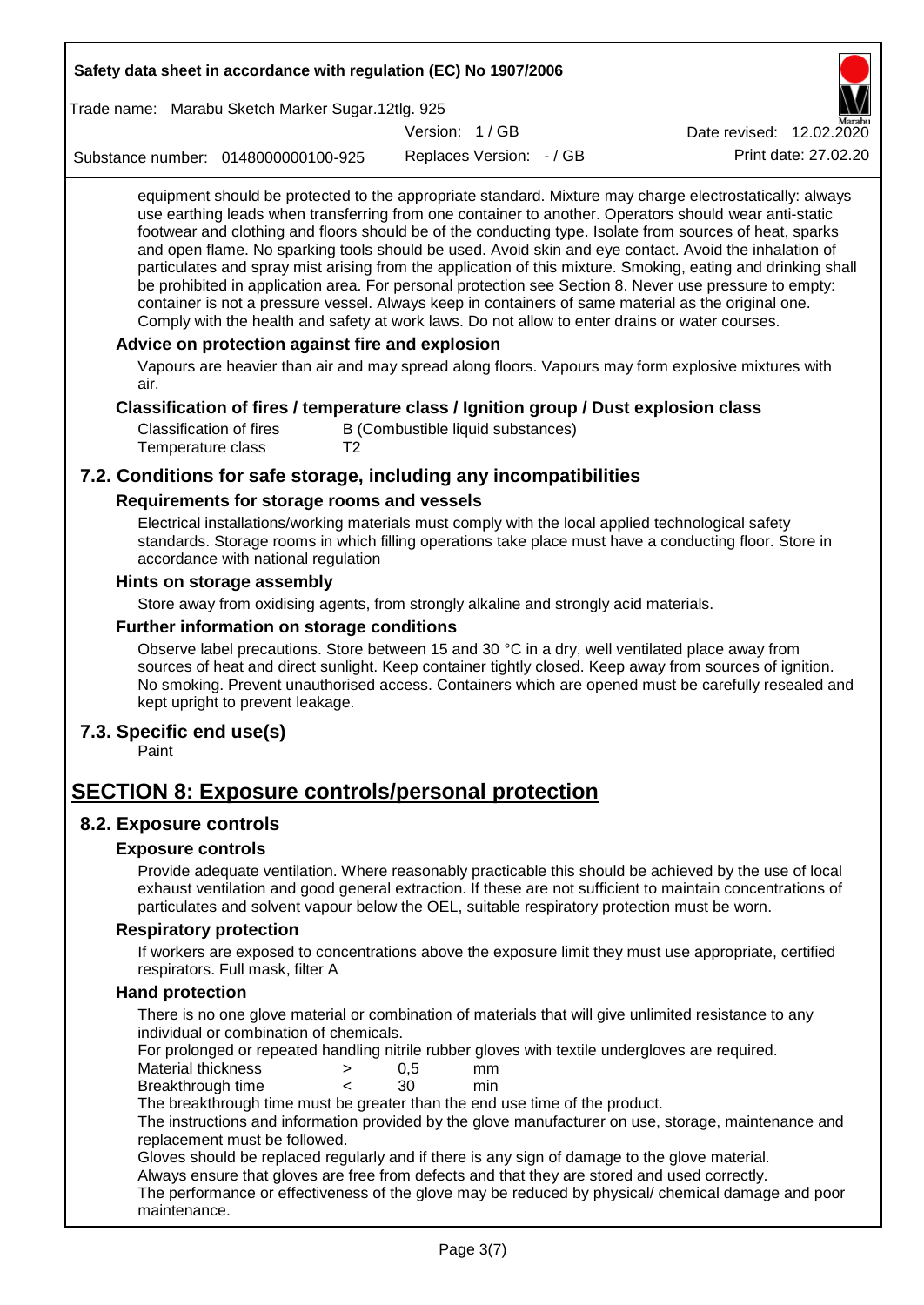| Safety data sheet in accordance with regulation (EC) No 1907/2006 |                                                                                                      |                          |
|-------------------------------------------------------------------|------------------------------------------------------------------------------------------------------|--------------------------|
| Trade name: Marabu Sketch Marker Sugar.12tlg. 925                 |                                                                                                      |                          |
|                                                                   | Version: 1/GB                                                                                        | Date revised: 12.02.2020 |
| Substance number: 0148000000100-925                               | Replaces Version: - / GB                                                                             | Print date: 27.02.20     |
| once exposure has occurred.                                       | Barrier creams may help to protect the exposed areas of the skin, they should however not be applied |                          |
| Eye protection                                                    |                                                                                                      |                          |
|                                                                   | Use safety eyewear designed to protect against splash of liquids.                                    |                          |
| <b>Body protection</b>                                            |                                                                                                      |                          |
|                                                                   | Cotton or cotton/synthetic overalls or coveralls are normally suitable.                              |                          |
| <b>SECTION 9: Physical and chemical properties</b>                |                                                                                                      |                          |
| 9.1. Information on basic physical and chemical properties        |                                                                                                      |                          |
| <b>Form</b>                                                       | Liquid                                                                                               |                          |
| <b>Colour</b>                                                     | orange                                                                                               |                          |
| <b>Odour</b>                                                      | solvent-like                                                                                         |                          |
| <b>Odour threshold</b>                                            |                                                                                                      |                          |
| Remarks                                                           | No data available                                                                                    |                          |
| pH value                                                          |                                                                                                      |                          |
| Remarks                                                           | Not applicable                                                                                       |                          |
| <b>Melting point</b>                                              |                                                                                                      |                          |
| Remarks                                                           | not determined                                                                                       |                          |
| <b>Freezing point</b>                                             |                                                                                                      |                          |
| Remarks                                                           | not determined                                                                                       |                          |
| Initial boiling point and boiling range                           |                                                                                                      |                          |
| Value                                                             | 78<br>appr.                                                                                          | °C                       |
| <b>Flash point</b>                                                |                                                                                                      |                          |
| Value                                                             | 12                                                                                                   | °C                       |
| Evaporation rate (ether $= 1$ ) :                                 |                                                                                                      |                          |
| Remarks                                                           | not determined                                                                                       |                          |
| <b>Flammability (solid, gas)</b><br>Not applicable                |                                                                                                      |                          |
| Vapour pressure                                                   |                                                                                                      |                          |
| Value                                                             | 59<br>appr.                                                                                          | hPa                      |
| <b>Vapour density</b>                                             |                                                                                                      |                          |
| Remarks                                                           | not determined                                                                                       |                          |
| <b>Density</b>                                                    |                                                                                                      |                          |
| Remarks                                                           | not determined                                                                                       |                          |
| Solubility in water                                               |                                                                                                      |                          |
| Remarks                                                           | partially miscible                                                                                   |                          |
| <b>Partition coefficient: n-octanol/water</b>                     |                                                                                                      |                          |
| Remarks                                                           | Not applicable                                                                                       |                          |
| <b>Efflux time</b>                                                |                                                                                                      |                          |
| Value                                                             | 12<br>$\,<\,$                                                                                        | s                        |
| Temperature<br>Method                                             | 20<br>$^{\circ}C$<br>DIN 53211 4 mm                                                                  |                          |
|                                                                   |                                                                                                      |                          |
| <b>Explosive properties</b><br>evaluation                         |                                                                                                      |                          |
|                                                                   | no                                                                                                   |                          |
| <b>Oxidising properties</b><br>evaluation                         | None known                                                                                           |                          |
|                                                                   |                                                                                                      |                          |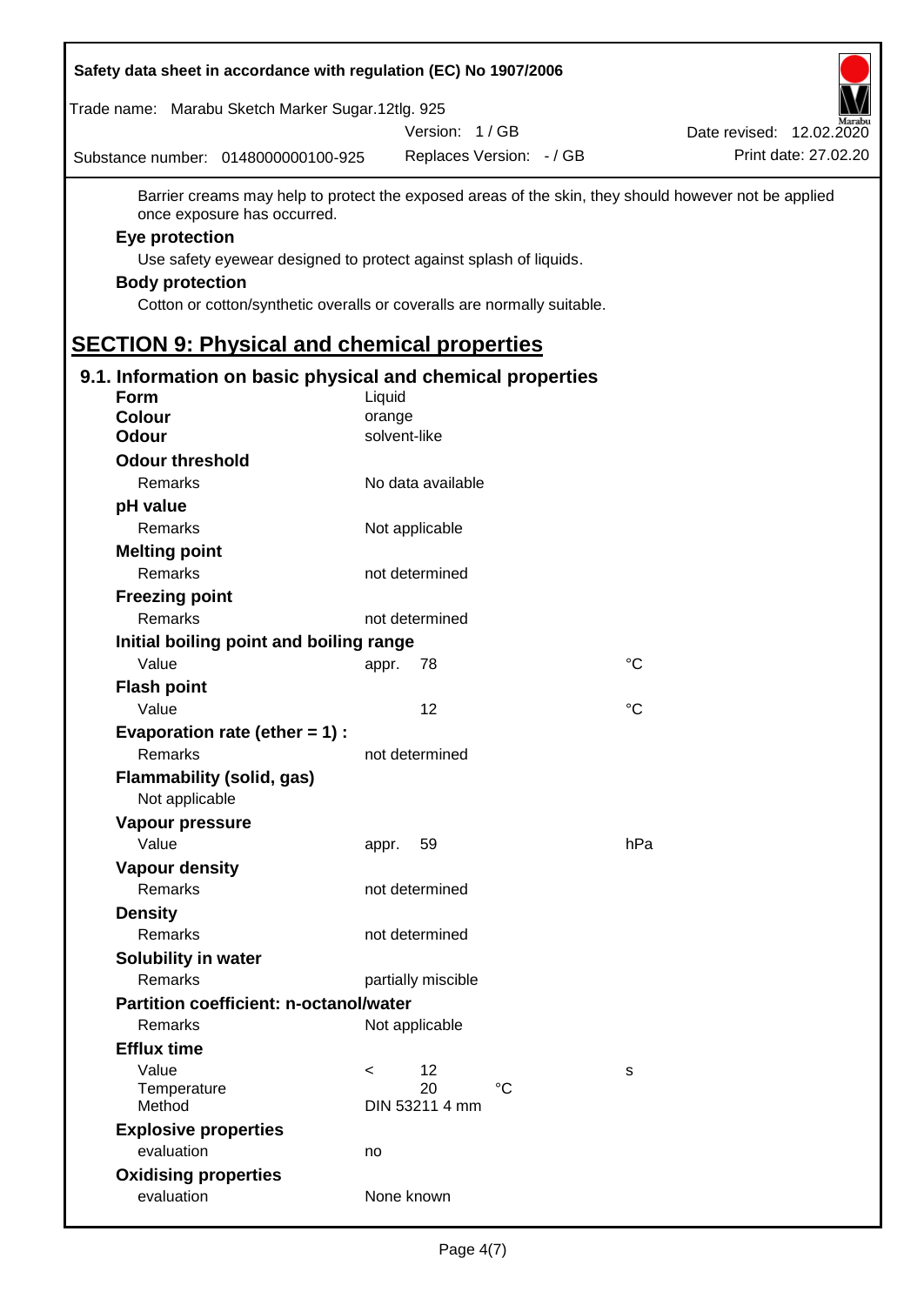#### **Safety data sheet in accordance with regulation (EC) No 1907/2006**

Trade name: Marabu Sketch Marker Sugar.12tlg. 925

Version: 1 / GB

Substance number: 0148000000100-925

Replaces Version: - / GB Print date: 27.02.20 Date revised: 12.02.2020

**9.2. Other information**

#### **Other information**

The physical specifications are approximate values and refer to the used safety relevant component(s).

## **SECTION 10: Stability and reactivity**

#### **10.1. Reactivity**

No hazardous reactions when stored and handled according to prescribed instructions.

#### **10.2. Chemical stability**

Stable under recommended storage and handling conditions (see section 7).

#### **10.3. Possibility of hazardous reactions**

Keep away from oxidising agents, strongly alkaline and strongly acid materials in order to avoid exothermic reactions.

#### **10.4. Conditions to avoid**

When exposed to high temperatures may produce hazardous decomposition products.

#### **10.5. Incompatible materials**

No hazardous reactions when stored and handled according to prescribed instructions.

#### **10.6. Hazardous decomposition products**

See chapter 5.2 (Firefighting measures - Special hazards arising from the substance or mixture).

## **SECTION 11: Toxicological information**

#### **11.1. Information on toxicological effects**

#### **Experience in practice**

Exposure to component solvents vapours concentration in excess of the stated occupational exposure limit may result in adverse health effects such as mucous membrane and respiratory system irritation and adverse effects on kidney, liver and central nervous system. Symptoms and signs include headache, dizziness, fatigue, muscular weakness, drowsiness and in extreme cases, loss of consciousness. Solvents may cause some of the above effects by absorption through the skin. Repeated or prolonged contact with the mixture may cause removal of natural fat from the skin resulting in non-allergic contact dermatitis and absorption through the skin. The liquid splashed in the eyes may cause irritation and reversible damage. Ingestion may cause nausea, diarrhoea and vomiting. This takes into account, where known, delayed and immediate effects and also chronic effects of components from short-term and long-term exposure by oral, inhalation and dermal routes of exposure and eye contact.

#### **Other information**

There are no data available on the mixture itself. The mixture has been assessed following the additivity method of the CLP Regulation (EC) No 1272/2008 and classified for toxicological hazards accordingly.

## **SECTION 12: Ecological information**

#### **12.1. Toxicity**

#### **General information**

There are no data available on the mixture itself.Do not allow to enter drains or water courses.The mixture has been assessed following the conventional method of the Dangerous Preparations Directive 1999/45/EC and is not classified as dangerous for the environment.

#### **12.2. Persistence and degradability**

#### **General information**

No data available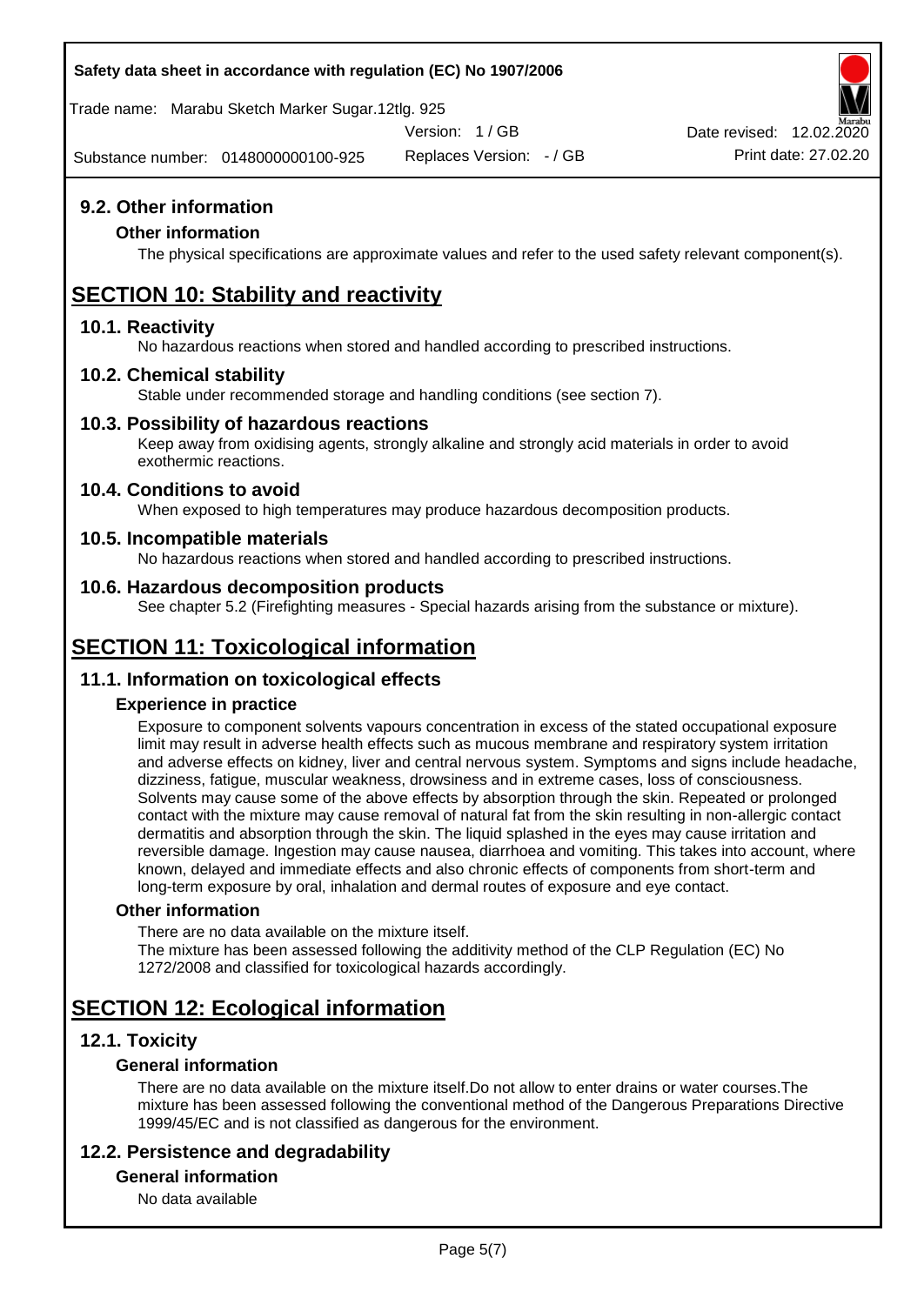| Safety data sheet in accordance with regulation (EC) No 1907/2006                                                                                                                           |                                                                                                                                                                                                                                                                                                                                                          |                          |
|---------------------------------------------------------------------------------------------------------------------------------------------------------------------------------------------|----------------------------------------------------------------------------------------------------------------------------------------------------------------------------------------------------------------------------------------------------------------------------------------------------------------------------------------------------------|--------------------------|
| Trade name: Marabu Sketch Marker Sugar.12tlg. 925                                                                                                                                           |                                                                                                                                                                                                                                                                                                                                                          |                          |
|                                                                                                                                                                                             | Version: 1/GB                                                                                                                                                                                                                                                                                                                                            | Date revised: 12.02.2020 |
| Substance number: 0148000000100-925                                                                                                                                                         | Replaces Version: - / GB                                                                                                                                                                                                                                                                                                                                 | Print date: 27.02.20     |
| 12.3. Bioaccumulative potential<br><b>General information</b><br>There are no data available on the mixture itself.<br><b>Partition coefficient: n-octanol/water</b><br>Remarks             | Not applicable                                                                                                                                                                                                                                                                                                                                           |                          |
| 12.4. Mobility in soil                                                                                                                                                                      |                                                                                                                                                                                                                                                                                                                                                          |                          |
| <b>General information</b><br>There are no data available on the mixture itself.                                                                                                            |                                                                                                                                                                                                                                                                                                                                                          |                          |
| 12.5. Results of PBT and vPvB assessment                                                                                                                                                    |                                                                                                                                                                                                                                                                                                                                                          |                          |
| <b>General information</b>                                                                                                                                                                  |                                                                                                                                                                                                                                                                                                                                                          |                          |
| There are no data available on the mixture itself.                                                                                                                                          |                                                                                                                                                                                                                                                                                                                                                          |                          |
| 12.6. Other adverse effects                                                                                                                                                                 |                                                                                                                                                                                                                                                                                                                                                          |                          |
| <b>General information</b>                                                                                                                                                                  |                                                                                                                                                                                                                                                                                                                                                          |                          |
| There are no data available on the mixture itself.                                                                                                                                          |                                                                                                                                                                                                                                                                                                                                                          |                          |
| <b>SECTION 13: Disposal considerations</b>                                                                                                                                                  |                                                                                                                                                                                                                                                                                                                                                          |                          |
| 13.1. Waste treatment methods                                                                                                                                                               |                                                                                                                                                                                                                                                                                                                                                          |                          |
| Disposal recommendations for the product                                                                                                                                                    |                                                                                                                                                                                                                                                                                                                                                          |                          |
| Do not allow to enter drains or water courses.<br>EWC waste code<br>08 03 12*<br>appropriate code should be assigned.<br>For further information contact your local waste authority.        | Wastes and emptied containers should be classified in accordance with relevant national regulation.<br>The European Waste Catalogue classification of this product, when disposed of as waste is<br>waste ink containing dangerous substances<br>If this product is mixed with other wastes, the original waste product code may no longer apply and the |                          |
| Disposal recommendations for packaging                                                                                                                                                      |                                                                                                                                                                                                                                                                                                                                                          |                          |
| authority on the classification of empty containers.<br>Empty containers must be scrapped or reconditioned.                                                                                 | Using information provided in this safety data sheet, advice should be obtained from the relevant waste<br>Not emptied containers are hazardous waste (waste code number 150110).                                                                                                                                                                        |                          |
| <b>SECTION 14: Transport information</b>                                                                                                                                                    |                                                                                                                                                                                                                                                                                                                                                          |                          |
| Information for all modes of transport<br>14.6. Special precautions for user<br>Transport within the user's premises:<br>Always transport in closed containers that are upright and secure. | Ensure that persons transporting the product know what to do in the event of an accident or spillage.                                                                                                                                                                                                                                                    |                          |
| <b>Other information</b><br>14.7. Transport in bulk according to Annex II of Marpol and the IBC Code<br>no                                                                                  |                                                                                                                                                                                                                                                                                                                                                          |                          |
| <b>SECTION 15: Regulatory information</b>                                                                                                                                                   |                                                                                                                                                                                                                                                                                                                                                          |                          |
| 15.2. Chemical safety assessment                                                                                                                                                            |                                                                                                                                                                                                                                                                                                                                                          |                          |

For this preparation a chemical safety assessment has not been carried out.

# **SECTION 16: Other information**